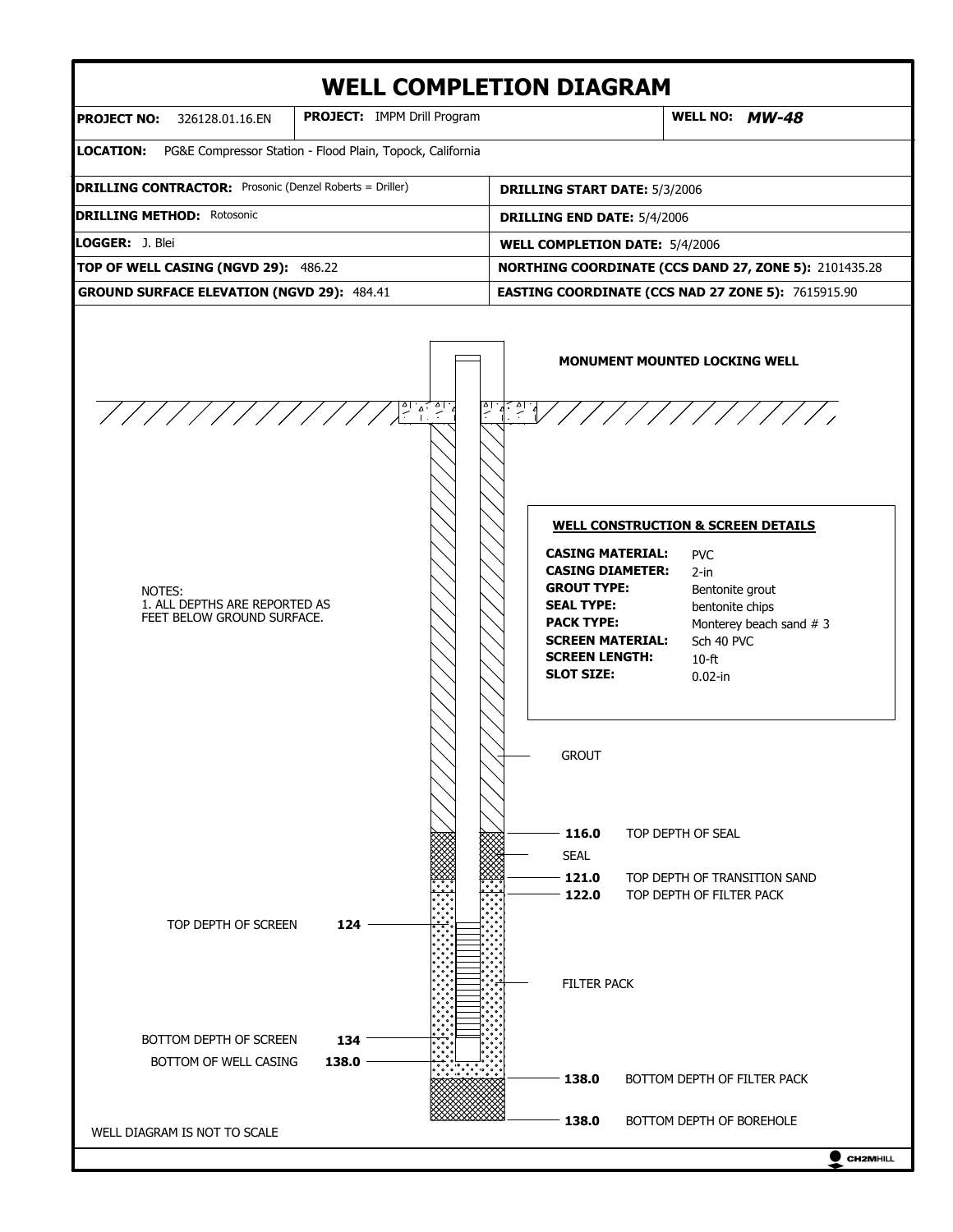| SHEET 1 of 5                                                        |                 |                           |                  |                            |                                                                                                                                                                                                                                                                                                         | <b>PROJECT NUMBER:</b>                                                                                                                                                           | <b>BORING NUMBER:</b><br>$MW-48$<br>326128.01.16.EN |                                        |                                |                                                                                                                          |  |
|---------------------------------------------------------------------|-----------------|---------------------------|------------------|----------------------------|---------------------------------------------------------------------------------------------------------------------------------------------------------------------------------------------------------------------------------------------------------------------------------------------------------|----------------------------------------------------------------------------------------------------------------------------------------------------------------------------------|-----------------------------------------------------|----------------------------------------|--------------------------------|--------------------------------------------------------------------------------------------------------------------------|--|
|                                                                     |                 |                           |                  |                            |                                                                                                                                                                                                                                                                                                         | <b>SOIL BORING LOG</b>                                                                                                                                                           |                                                     |                                        |                                |                                                                                                                          |  |
| <b>PROJECT NAME:</b>                                                |                 |                           |                  |                            |                                                                                                                                                                                                                                                                                                         | HOLE DEPTH (ft):                                                                                                                                                                 |                                                     | <b>DRILLING CONTRACTOR:</b>            |                                |                                                                                                                          |  |
| <b>SURFACE ELEVATION:</b>                                           |                 | <b>IMPM Drill Program</b> |                  |                            | <b>NORTHING (CCS NAD 27 Z 5):</b>                                                                                                                                                                                                                                                                       | 138.0<br><b>EASTING (CCS NAD 27 Z 5):</b>                                                                                                                                        |                                                     | <b>DATE STARTED:</b>                   | Prosonic Corp. Phoenix, AZ     | <b>DATE COMPLETED:</b>                                                                                                   |  |
| 484.4 ft. MSL<br><b>DRILLING METHOD:</b>                            |                 |                           |                  | 2,101,435.28               |                                                                                                                                                                                                                                                                                                         | 7,615,915.90                                                                                                                                                                     |                                                     | 5/3/2006<br><b>DRILLING EQUIPMENT:</b> |                                | 5/4/2006                                                                                                                 |  |
| Rotosonic                                                           |                 |                           |                  |                            |                                                                                                                                                                                                                                                                                                         |                                                                                                                                                                                  |                                                     | <b>LOGGED BY:</b>                      |                                |                                                                                                                          |  |
| LOCATION: PG&E Compressor Station - Flood Plain, Topock, California |                 |                           |                  |                            |                                                                                                                                                                                                                                                                                                         |                                                                                                                                                                                  |                                                     |                                        | K. Ebel                        |                                                                                                                          |  |
|                                                                     | <b>SAMPLE</b>   |                           |                  |                            |                                                                                                                                                                                                                                                                                                         | <b>SOIL DESCRIPTION</b>                                                                                                                                                          |                                                     |                                        |                                | <b>COMMENTS</b>                                                                                                          |  |
| <b>DEPTH BGS</b><br>(feet)                                          | <b>INTERVAL</b> | <b>TYPE/<br/>NUMBER</b>   | RECOVERY<br>(ft) | <b>USCS</b><br><b>CODE</b> |                                                                                                                                                                                                                                                                                                         | SOIL NAME, USCS SYMBOL, COLOR,<br>PERCENT COMPOSITION, GRADING, GRAIN SHAPE, MINERALOGY,<br>DENSITY/CONSISTENCY, STRUCTURE, MOISTURE.                                            |                                                     |                                        |                                | DRILLING OBSERVATIONS AND OPERATIONS,<br>DAILY START AND END TIMES, DRILL RATE,<br>REFUSALS, SAMPLING AND TESTING NOTES. |  |
| $\mathbf{0}$<br>5                                                   |                 |                           |                  |                            | loose, dry                                                                                                                                                                                                                                                                                              | SILTY SAND (SM) - yellowish brn (10YR5/4), 65% vf to f sand, 25%<br>silt, 10% met gravel, poorly graded, subang to ang up to 4cm, very<br>- some c sand, gravel increases to 15% |                                                     |                                        | Hand auger to $~6$ '           |                                                                                                                          |  |
| 10<br>15                                                            |                 |                           | 10               | <b>SM</b>                  | - 40% gravel<br>- some <3cm silt nodules, well graded, increased silt, 50% sand,<br>35% fines, 15% gravel<br>- brn (10YR4/3), 65% sand, 10% fines, 25% gravel, increased gravel<br>and c sand, mostly subang, loose, dry                                                                                |                                                                                                                                                                                  |                                                     |                                        | Drilling Hard<br>Drilling Hard |                                                                                                                          |  |
| 20<br>25                                                            |                 |                           | 10               |                            | 10% silt<br>$-(10YR4/4)$<br>40% gravel                                                                                                                                                                                                                                                                  | - becomes moist, dk yellow brn (10YR3/4), 75% sand, 15% fines,<br>- increasing gravel up to 6cm, subrnd, met, 50% sand, 10% fines,                                               |                                                     |                                        |                                |                                                                                                                          |  |
| 30                                                                  |                 |                           |                  | <b>SM</b>                  | SILTY SAND W/ GRAVEL (SM) - dr yellowish brn (10YR4/4), 40% vf<br>to c sand, 30% silt, 30% gravel, subang up to 4cm, dk met sand and<br>gravel, hard, moist<br>SANDY SILT W/ GRAVEL (ML) - dk yellow brn (10YR4/3), 35% vf to c<br>sand, 50% met fines (50% clay & 50% silt), 15% gravel , subang up to |                                                                                                                                                                                  |                                                     |                                        |                                |                                                                                                                          |  |
|                                                                     |                 |                           | 10               | <b>ML</b><br><b>SM</b>     | 2cm, m density, moist<br>gravel, hard, moist                                                                                                                                                                                                                                                            | SILTY SAND W/ GRAVEL (SM) - dr yellowish brn (10YR4/4), 40% vf<br>to c sand, 30% silt, 30% gravel, subang up to 4cm, dk met sand and                                             |                                                     |                                        |                                |                                                                                                                          |  |
| 35                                                                  |                 |                           |                  |                            |                                                                                                                                                                                                                                                                                                         | - large 10cm cobble, mm, lightly weathered                                                                                                                                       |                                                     |                                        |                                | <b>CH2MHILL</b>                                                                                                          |  |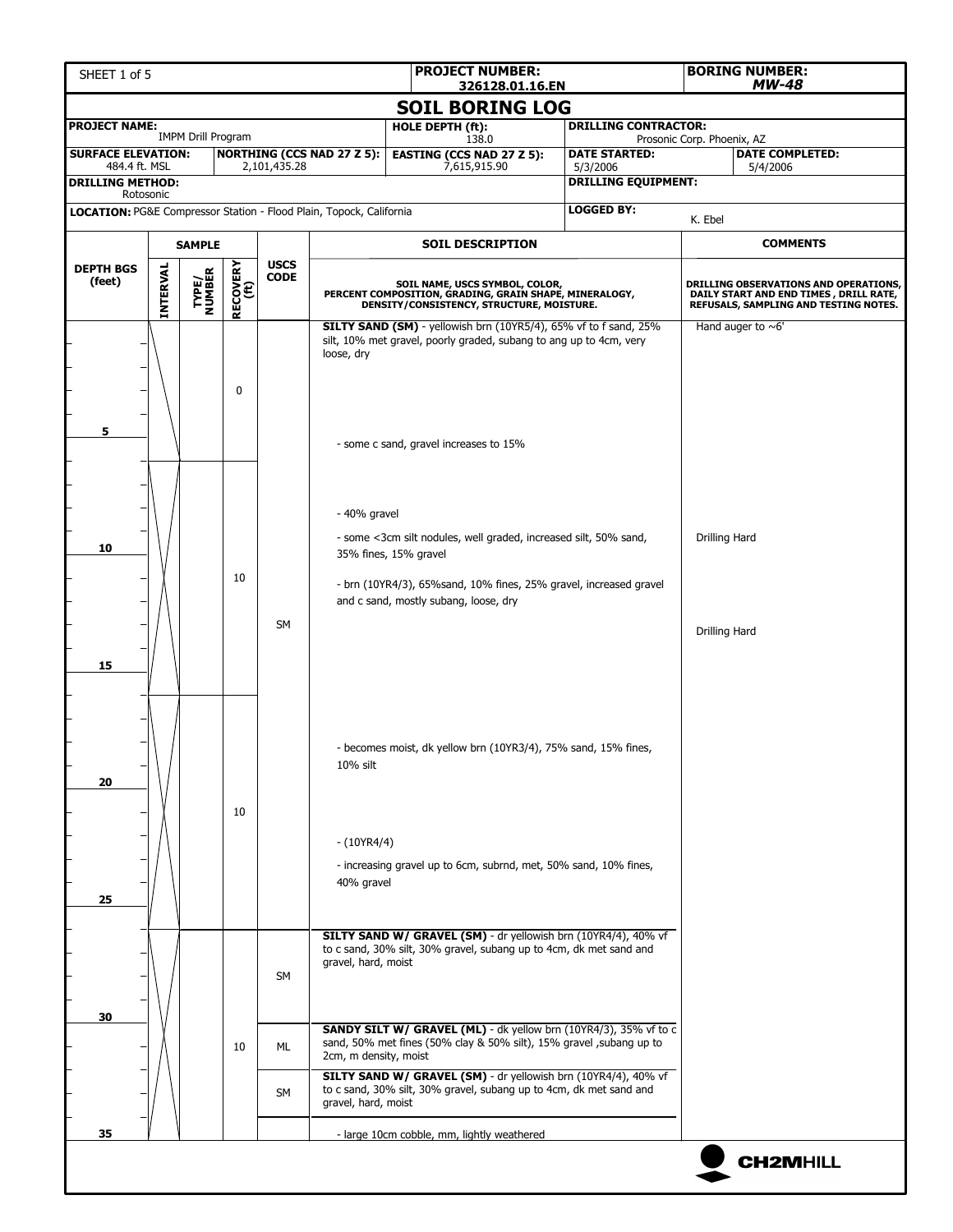| SHEET 2 of 5                                                                                                                       |                       |                 |                  |                            |                                                                     | <b>PROJECT NUMBER:</b><br>326128.01.16.EN                                                                                                                                                                                                                                                                                                                                                                                                                                                                                                                                                                       |                                        |                                                                                                                          | <b>BORING NUMBER:</b><br><b>MW-48</b> |  |  |
|------------------------------------------------------------------------------------------------------------------------------------|-----------------------|-----------------|------------------|----------------------------|---------------------------------------------------------------------|-----------------------------------------------------------------------------------------------------------------------------------------------------------------------------------------------------------------------------------------------------------------------------------------------------------------------------------------------------------------------------------------------------------------------------------------------------------------------------------------------------------------------------------------------------------------------------------------------------------------|----------------------------------------|--------------------------------------------------------------------------------------------------------------------------|---------------------------------------|--|--|
| <b>SOIL BORING LOG</b>                                                                                                             |                       |                 |                  |                            |                                                                     |                                                                                                                                                                                                                                                                                                                                                                                                                                                                                                                                                                                                                 |                                        |                                                                                                                          |                                       |  |  |
| <b>DRILLING CONTRACTOR:</b><br><b>PROJECT NAME:</b><br>HOLE DEPTH (ft):<br><b>IMPM Drill Program</b><br>Prosonic Corp. Phoenix, AZ |                       |                 |                  |                            |                                                                     |                                                                                                                                                                                                                                                                                                                                                                                                                                                                                                                                                                                                                 |                                        |                                                                                                                          |                                       |  |  |
| <b>SURFACE ELEVATION:</b>                                                                                                          |                       |                 |                  |                            | <b>NORTHING (CCS NAD 27 Z 5):</b>                                   | 138.0<br><b>EASTING (CCS NAD 27 Z 5):</b>                                                                                                                                                                                                                                                                                                                                                                                                                                                                                                                                                                       | <b>DATE STARTED:</b>                   |                                                                                                                          | <b>DATE COMPLETED:</b>                |  |  |
| 484.4 ft. MSL<br><b>DRILLING METHOD:</b>                                                                                           |                       |                 |                  | 2,101,435.28               |                                                                     | 7,615,915.90                                                                                                                                                                                                                                                                                                                                                                                                                                                                                                                                                                                                    | 5/3/2006<br><b>DRILLING EQUIPMENT:</b> |                                                                                                                          | 5/4/2006                              |  |  |
|                                                                                                                                    | Rotosonic             |                 |                  |                            |                                                                     |                                                                                                                                                                                                                                                                                                                                                                                                                                                                                                                                                                                                                 |                                        |                                                                                                                          |                                       |  |  |
|                                                                                                                                    |                       |                 |                  |                            | LOCATION: PG&E Compressor Station - Flood Plain, Topock, California |                                                                                                                                                                                                                                                                                                                                                                                                                                                                                                                                                                                                                 | <b>LOGGED BY:</b>                      | K. Ebel                                                                                                                  |                                       |  |  |
| <b>SAMPLE</b>                                                                                                                      |                       |                 |                  |                            |                                                                     | <b>SOIL DESCRIPTION</b>                                                                                                                                                                                                                                                                                                                                                                                                                                                                                                                                                                                         |                                        |                                                                                                                          | <b>COMMENTS</b>                       |  |  |
| <b>DEPTH BGS</b><br>(feet)                                                                                                         | INTERVAL              | TYPE/<br>NUMBER | RECOVERY<br>(ft) | <b>USCS</b><br><b>CODE</b> |                                                                     | SOIL NAME, USCS SYMBOL, COLOR,<br>PERCENT COMPOSITION, GRADING, GRAIN SHAPE, MINERALOGY,<br>DENSITY/CONSISTENCY, STRUCTURE, MOISTURE.                                                                                                                                                                                                                                                                                                                                                                                                                                                                           |                                        | DRILLING OBSERVATIONS AND OPERATIONS,<br>DAILY START AND END TIMES, DRILL RATE,<br>REFUSALS, SAMPLING AND TESTING NOTES. |                                       |  |  |
| <b>SM</b><br>5<br>40                                                                                                               |                       |                 |                  |                            |                                                                     | WELL GRADED SAND (SM) - 75% mostly m to c sand, 10% fines,<br>15% gravel, subang up to 3cm, dark met, loose, moist<br>- more fines, 60% sand, 25% fines, 15% gravel                                                                                                                                                                                                                                                                                                                                                                                                                                             |                                        |                                                                                                                          |                                       |  |  |
| 45                                                                                                                                 |                       |                 | 6                | <b>SM</b><br>GM            | - clay nodules                                                      | <b>SAND w/ SILT and GRAVEL (SM)</b> - reddish brn (5YR4/3), 45% m to c<br>sand, 20% fines, 35% gravel, subang up to 4cm, mm, m density, wet<br>- gravel fines, 75% sand, 15% fines, 10% gravel<br>GRAVEL w/ SILT and SAND dk reddish brn (5YR3/4), 25% well                                                                                                                                                                                                                                                                                                                                                     |                                        |                                                                                                                          |                                       |  |  |
| 50                                                                                                                                 | loose, dry<br>ML<br>8 |                 |                  |                            |                                                                     | graded f to c sand, 30% fines, 45% subang gravel up to 9cm, fine silt,<br>SILT w/ SAND and GRAVEL (ML) - dr reddish brn (5YR3/3), 30% f to<br>c poorly graded sand, 45% fines, 25% weathered gravel, subrnd to<br>subang up to 3cm, loose, moist<br>- 25% sand, 65% fines, 10%gravel, very wet<br>- sandy lenses, 60% sand, 30% fines, 10% gravel<br>- 30% gravel, 30% sand, 40% fines<br>- large mm cobble, all highly weathered<br><b>SANDY SILTY GRAVEL (GM)</b> - dr reddish brn (5YR3/4), 30% f to c<br>well graded subrnd to subang sand, 20% fines, 50% weathered gravel,<br>subrnd to subang up to 10mm |                                        | Drilling Hard<br>Drilling Hard - top of old alluvium?                                                                    |                                       |  |  |
| 55<br>60                                                                                                                           |                       |                 | 5                |                            |                                                                     |                                                                                                                                                                                                                                                                                                                                                                                                                                                                                                                                                                                                                 |                                        |                                                                                                                          |                                       |  |  |
| 65                                                                                                                                 |                       |                 | 5                | GM                         |                                                                     | - increased gravel and silt, 15% sand, 25% silt, 60% gravel<br>- large conglomerate cobbles, no met                                                                                                                                                                                                                                                                                                                                                                                                                                                                                                             |                                        |                                                                                                                          |                                       |  |  |
| 70                                                                                                                                 |                       |                 | 5                |                            |                                                                     |                                                                                                                                                                                                                                                                                                                                                                                                                                                                                                                                                                                                                 |                                        |                                                                                                                          |                                       |  |  |
|                                                                                                                                    |                       |                 |                  |                            |                                                                     |                                                                                                                                                                                                                                                                                                                                                                                                                                                                                                                                                                                                                 |                                        |                                                                                                                          | <b>CH2MHILL</b>                       |  |  |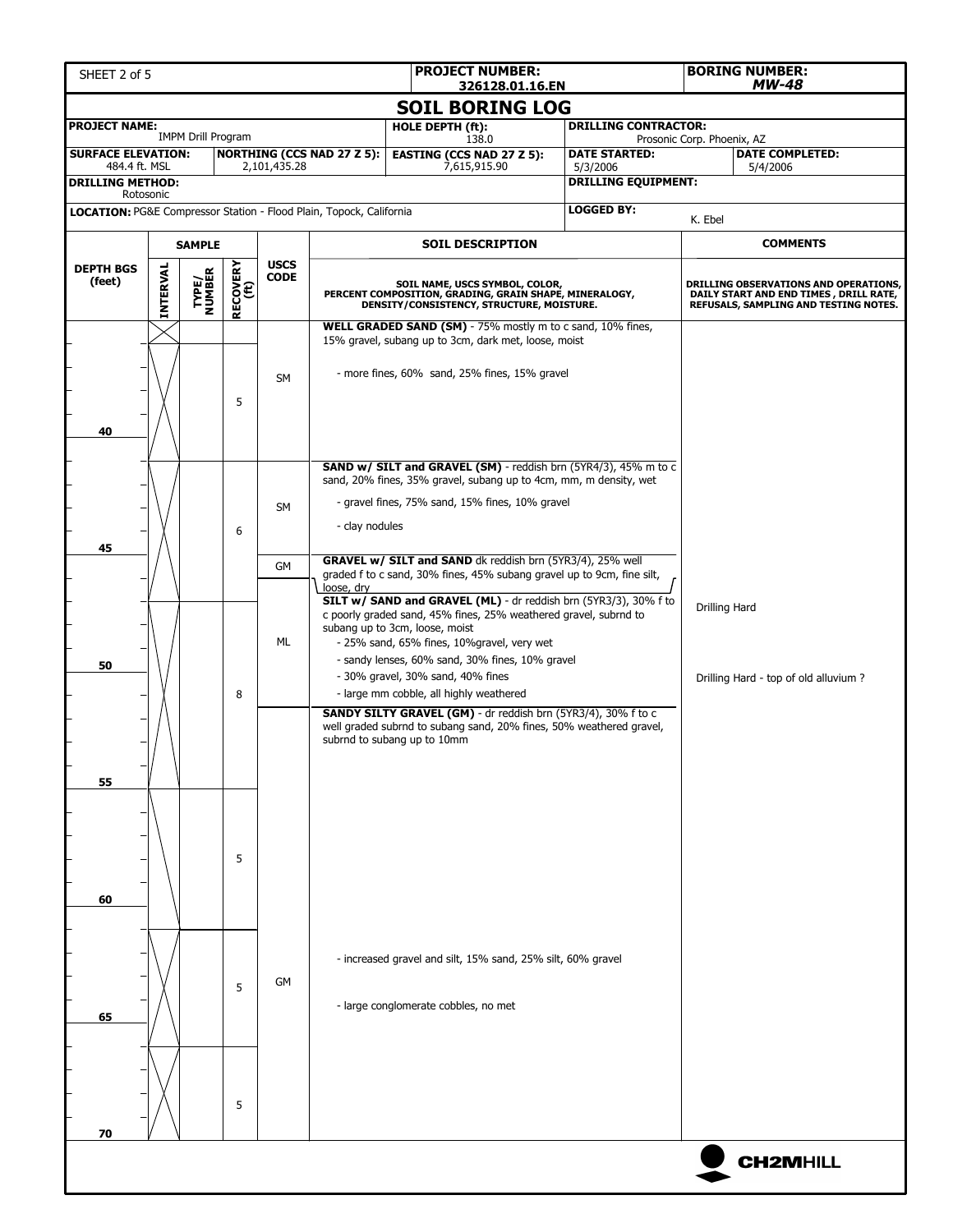| SHEET 3 of 5                                                        |          |                           |                  |                            |                                                                                                                                                                     | <b>PROJECT NUMBER:</b><br>326128.01.16.EN                                                                                                                                                                                                                                                                            |                                                                                                                                      | <b>BORING NUMBER:</b><br><b>MW-48</b> |                                                                                                                          |  |
|---------------------------------------------------------------------|----------|---------------------------|------------------|----------------------------|---------------------------------------------------------------------------------------------------------------------------------------------------------------------|----------------------------------------------------------------------------------------------------------------------------------------------------------------------------------------------------------------------------------------------------------------------------------------------------------------------|--------------------------------------------------------------------------------------------------------------------------------------|---------------------------------------|--------------------------------------------------------------------------------------------------------------------------|--|
|                                                                     |          |                           |                  |                            |                                                                                                                                                                     | <b>SOIL BORING LOG</b>                                                                                                                                                                                                                                                                                               |                                                                                                                                      |                                       |                                                                                                                          |  |
| <b>PROJECT NAME:</b>                                                |          | <b>IMPM Drill Program</b> |                  |                            |                                                                                                                                                                     | HOLE DEPTH (ft):<br>138.0                                                                                                                                                                                                                                                                                            | <b>DRILLING CONTRACTOR:</b>                                                                                                          | Prosonic Corp. Phoenix, AZ            |                                                                                                                          |  |
| <b>SURFACE ELEVATION:</b><br>484.4 ft. MSL                          |          |                           |                  | 2,101,435.28               | <b>NORTHING (CCS NAD 27 Z 5):</b>                                                                                                                                   | <b>EASTING (CCS NAD 27 Z 5):</b><br>7,615,915.90                                                                                                                                                                                                                                                                     | <b>DATE STARTED:</b><br>5/3/2006                                                                                                     |                                       | <b>DATE COMPLETED:</b><br>5/4/2006                                                                                       |  |
| <b>DRILLING METHOD:</b><br>Rotosonic                                |          |                           |                  |                            |                                                                                                                                                                     |                                                                                                                                                                                                                                                                                                                      | <b>DRILLING EQUIPMENT:</b>                                                                                                           |                                       |                                                                                                                          |  |
| LOCATION: PG&E Compressor Station - Flood Plain, Topock, California |          |                           |                  |                            |                                                                                                                                                                     |                                                                                                                                                                                                                                                                                                                      | <b>LOGGED BY:</b>                                                                                                                    | K. Ebel                               |                                                                                                                          |  |
| <b>SAMPLE</b>                                                       |          |                           |                  |                            |                                                                                                                                                                     | <b>SOIL DESCRIPTION</b>                                                                                                                                                                                                                                                                                              |                                                                                                                                      |                                       | <b>COMMENTS</b>                                                                                                          |  |
| <b>DEPTH BGS</b>                                                    |          |                           |                  | <b>USCS</b><br><b>CODE</b> |                                                                                                                                                                     |                                                                                                                                                                                                                                                                                                                      |                                                                                                                                      |                                       |                                                                                                                          |  |
| (feet)                                                              | INTERVAL | <b>TYPE/<br/>NUMBER</b>   | RECOVERY<br>(ft) |                            |                                                                                                                                                                     | SOIL NAME, USCS SYMBOL, COLOR,<br>PERCENT COMPOSITION, GRADING, GRAIN SHAPE, MINERALOGY,<br>DENSITY/CONSISTENCY, STRUCTURE, MOISTURE.                                                                                                                                                                                |                                                                                                                                      |                                       | DRILLING OBSERVATIONS AND OPERATIONS,<br>DAILY START AND END TIMES, DRILL RATE,<br>REFUSALS, SAMPLING AND TESTING NOTES. |  |
|                                                                     |          |                           |                  |                            | SANDY SILTY GRAVEL (GM) - dr reddish brn (5YR3/4), 30% f to c<br>well graded subrnd to subang sand, 20% fines, 50% weathered gravel,<br>subrnd to subang up to 10mm |                                                                                                                                                                                                                                                                                                                      |                                                                                                                                      |                                       |                                                                                                                          |  |
| 75                                                                  |          |                           | 5                |                            |                                                                                                                                                                     | - less gravel, slightly moist, dense, fines are about 35% clay, gravel<br>up to 5cm, 30% sand, 35% fines, 35% gravel                                                                                                                                                                                                 |                                                                                                                                      |                                       |                                                                                                                          |  |
|                                                                     |          |                           |                  |                            | clasts, loose, dry                                                                                                                                                  | SILTY SANDY GRAVEL (GW) - reddish brn (5YR4/4), 30% m sand,<br>20% fines, 50% gravel, subrnd to subang up to 4cm, mm & conglom                                                                                                                                                                                       |                                                                                                                                      |                                       |                                                                                                                          |  |
| 80                                                                  |          |                           | 10               | <b>GM</b>                  |                                                                                                                                                                     |                                                                                                                                                                                                                                                                                                                      |                                                                                                                                      |                                       |                                                                                                                          |  |
| 85                                                                  |          |                           |                  |                            |                                                                                                                                                                     | SILTY SAND (SM) - dr reddish (5YR3/3), 75% m subrnd sand, 20%                                                                                                                                                                                                                                                        |                                                                                                                                      |                                       |                                                                                                                          |  |
| 90                                                                  |          |                           |                  |                            | SM                                                                                                                                                                  | 30% gravel                                                                                                                                                                                                                                                                                                           | fines, 5% gravel, subrnd to subang up to 8cm, trace clay, saturated<br>- sand and gravel coarsening with depth, 50% sand, 20% fines, |                                       |                                                                                                                          |  |
| 95                                                                  |          |                           | 10               | ML                         |                                                                                                                                                                     | <b>SANDY SILT W/ GRAVEL (ML)</b> - dk reddish brn (5YR3/3), 30% vf to c<br>sand, 60% met fines, 10% gravel , subrnd up to 4cm, m density, wet<br>- much siltier, 10% sand, 85% fines, 5% gravel<br>- dr brn (7.5YR3/4), loose but dry gravel up to 6cm, 25% sand,<br>45% fines, 30% gravel<br>- reddish brn (5YR4/4) |                                                                                                                                      |                                       |                                                                                                                          |  |
| 100                                                                 |          |                           | 10               | GM                         | - brn (7.5YR4/4)                                                                                                                                                    | SANDY SILTY GRAVEL (GM) - brn (7.5YR4/4), 35% f to c sand, 35%<br>fines, 40% gravel, subrnd to subang up to 9cm, mm, loose, dry<br>- coarsening of sand and gravel                                                                                                                                                   |                                                                                                                                      |                                       |                                                                                                                          |  |
| 105                                                                 |          |                           |                  |                            |                                                                                                                                                                     |                                                                                                                                                                                                                                                                                                                      |                                                                                                                                      |                                       | <b>CH2MHILL</b>                                                                                                          |  |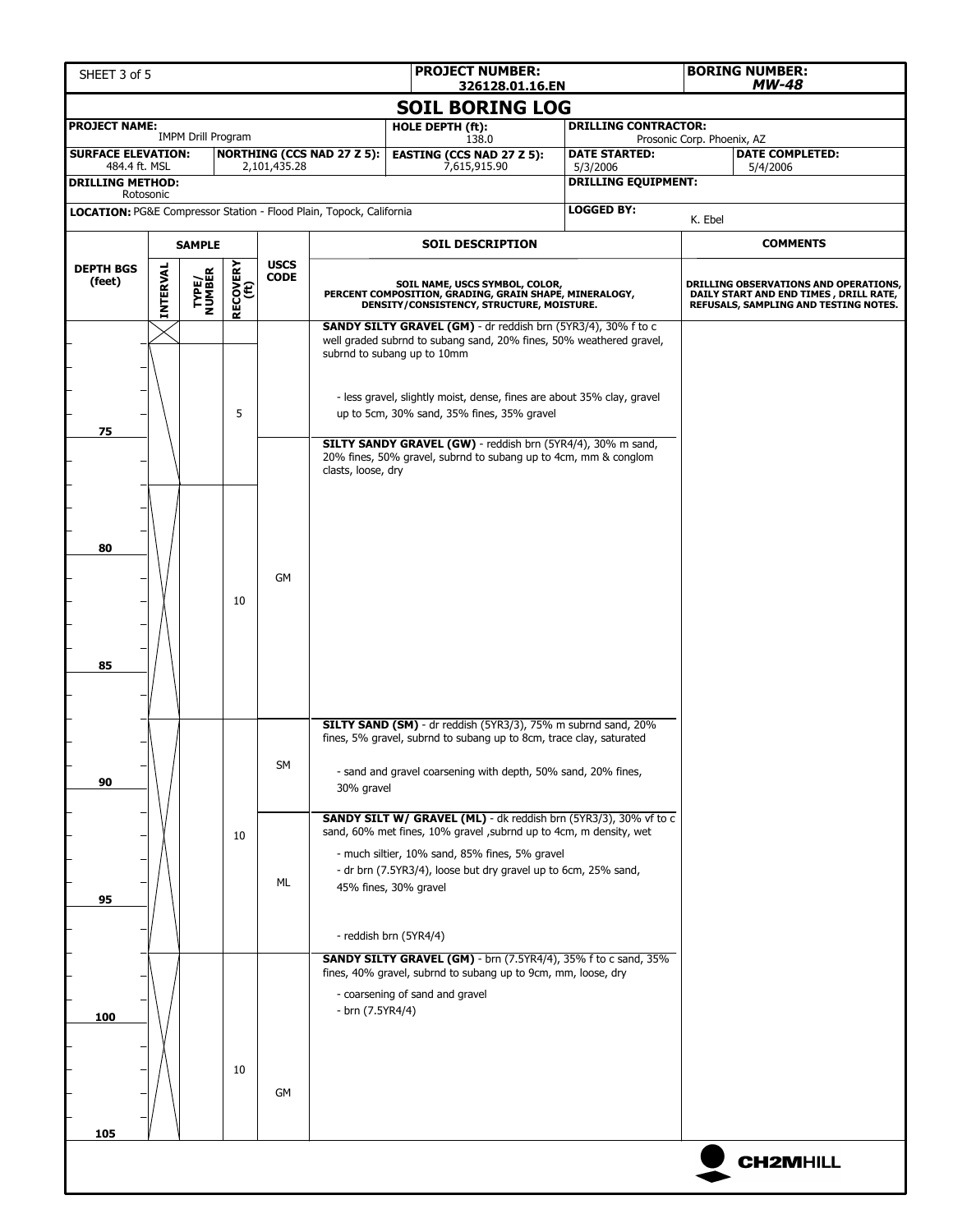| <b>PROJECT NUMBER:</b><br>SHEET 4 of 5<br>326128.01.16.EN                                                                                                                            |          |                           |                                                           |             |                                        |                                                                                                                                       |  |  |            | <b>BORING NUMBER:</b><br>MW-48                                                                                           |  |  |
|--------------------------------------------------------------------------------------------------------------------------------------------------------------------------------------|----------|---------------------------|-----------------------------------------------------------|-------------|----------------------------------------|---------------------------------------------------------------------------------------------------------------------------------------|--|--|------------|--------------------------------------------------------------------------------------------------------------------------|--|--|
| <b>SOIL BORING LOG</b>                                                                                                                                                               |          |                           |                                                           |             |                                        |                                                                                                                                       |  |  |            |                                                                                                                          |  |  |
| <b>PROJECT NAME:</b>                                                                                                                                                                 |          | <b>IMPM Drill Program</b> | <b>DRILLING CONTRACTOR:</b><br>Prosonic Corp. Phoenix, AZ |             |                                        |                                                                                                                                       |  |  |            |                                                                                                                          |  |  |
| 138.0<br><b>SURFACE ELEVATION:</b><br><b>NORTHING (CCS NAD 27 Z 5):</b><br><b>DATE STARTED:</b><br><b>EASTING (CCS NAD 27 Z 5):</b><br>7,615,915.90<br>484.4 ft. MSL<br>2,101,435.28 |          |                           |                                                           |             |                                        |                                                                                                                                       |  |  |            | <b>DATE COMPLETED:</b><br>5/4/2006                                                                                       |  |  |
| <b>DRILLING METHOD:</b>                                                                                                                                                              |          |                           |                                                           |             | 5/3/2006<br><b>DRILLING EQUIPMENT:</b> |                                                                                                                                       |  |  |            |                                                                                                                          |  |  |
| Rotosonic<br>LOCATION: PG&E Compressor Station - Flood Plain, Topock, California                                                                                                     |          |                           |                                                           |             |                                        |                                                                                                                                       |  |  |            |                                                                                                                          |  |  |
|                                                                                                                                                                                      |          |                           |                                                           |             |                                        |                                                                                                                                       |  |  | K. Ebel    | <b>COMMENTS</b>                                                                                                          |  |  |
| <b>DEPTH BGS</b>                                                                                                                                                                     |          | <b>SAMPLE</b>             |                                                           | <b>USCS</b> |                                        | <b>SOIL DESCRIPTION</b>                                                                                                               |  |  |            |                                                                                                                          |  |  |
| (feet)                                                                                                                                                                               | INTERVAL | TYPE/<br>NUMBER           | RECOVERY<br>(ft)                                          | <b>CODE</b> |                                        | SOIL NAME, USCS SYMBOL, COLOR,<br>PERCENT COMPOSITION, GRADING, GRAIN SHAPE, MINERALOGY,<br>DENSITY/CONSISTENCY, STRUCTURE, MOISTURE. |  |  |            | DRILLING OBSERVATIONS AND OPERATIONS,<br>DAILY START AND END TIMES, DRILL RATE,<br>REFUSALS, SAMPLING AND TESTING NOTES. |  |  |
|                                                                                                                                                                                      |          |                           |                                                           |             |                                        | SANDY SILTY GRAVEL (GM) - brn (7.5YR4/4), 35% f to c sand, 35%<br>fines, 40% gravel, subrnd to subang up to 9cm, mm, loose, dry       |  |  |            |                                                                                                                          |  |  |
|                                                                                                                                                                                      |          |                           |                                                           |             |                                        |                                                                                                                                       |  |  |            | Drill Rate = $1'$ / min                                                                                                  |  |  |
|                                                                                                                                                                                      |          |                           |                                                           |             |                                        |                                                                                                                                       |  |  |            |                                                                                                                          |  |  |
|                                                                                                                                                                                      |          |                           |                                                           |             | <b>SILT w/ GRAVEL (ML)</b>             |                                                                                                                                       |  |  |            |                                                                                                                          |  |  |
| 110                                                                                                                                                                                  |          |                           |                                                           |             |                                        |                                                                                                                                       |  |  |            |                                                                                                                          |  |  |
|                                                                                                                                                                                      |          |                           |                                                           | ML          |                                        |                                                                                                                                       |  |  |            |                                                                                                                          |  |  |
|                                                                                                                                                                                      |          |                           | 10                                                        |             |                                        |                                                                                                                                       |  |  |            |                                                                                                                          |  |  |
|                                                                                                                                                                                      |          |                           |                                                           |             |                                        | <b>SILTY SANDY GRAVEL (GM)</b>                                                                                                        |  |  |            |                                                                                                                          |  |  |
| 115                                                                                                                                                                                  |          |                           |                                                           |             |                                        |                                                                                                                                       |  |  |            |                                                                                                                          |  |  |
|                                                                                                                                                                                      |          |                           |                                                           |             |                                        |                                                                                                                                       |  |  |            |                                                                                                                          |  |  |
|                                                                                                                                                                                      |          |                           |                                                           |             |                                        |                                                                                                                                       |  |  |            | Hard Drilling $= 3' / min$                                                                                               |  |  |
|                                                                                                                                                                                      |          |                           |                                                           |             |                                        |                                                                                                                                       |  |  |            |                                                                                                                          |  |  |
| 120                                                                                                                                                                                  |          |                           |                                                           |             |                                        |                                                                                                                                       |  |  |            |                                                                                                                          |  |  |
|                                                                                                                                                                                      |          |                           |                                                           |             | <b>GM</b>                              |                                                                                                                                       |  |  |            |                                                                                                                          |  |  |
|                                                                                                                                                                                      |          |                           | 10                                                        |             |                                        |                                                                                                                                       |  |  |            |                                                                                                                          |  |  |
|                                                                                                                                                                                      |          |                           |                                                           |             |                                        |                                                                                                                                       |  |  |            |                                                                                                                          |  |  |
|                                                                                                                                                                                      |          |                           |                                                           |             |                                        |                                                                                                                                       |  |  |            |                                                                                                                          |  |  |
| 125                                                                                                                                                                                  |          |                           |                                                           |             |                                        |                                                                                                                                       |  |  |            |                                                                                                                          |  |  |
|                                                                                                                                                                                      |          |                           |                                                           |             |                                        |                                                                                                                                       |  |  |            |                                                                                                                          |  |  |
|                                                                                                                                                                                      |          |                           |                                                           |             |                                        | <b>SILTY GRAVEL w/ SAND (GM)</b>                                                                                                      |  |  |            | Hard Drilling - Lost core from 127' to                                                                                   |  |  |
|                                                                                                                                                                                      |          |                           |                                                           |             |                                        |                                                                                                                                       |  |  | 137        |                                                                                                                          |  |  |
| 130                                                                                                                                                                                  |          |                           |                                                           |             |                                        |                                                                                                                                       |  |  |            |                                                                                                                          |  |  |
|                                                                                                                                                                                      |          |                           |                                                           |             |                                        |                                                                                                                                       |  |  |            |                                                                                                                          |  |  |
|                                                                                                                                                                                      |          |                           | 1                                                         | GM          |                                        |                                                                                                                                       |  |  |            |                                                                                                                          |  |  |
|                                                                                                                                                                                      |          |                           |                                                           |             |                                        |                                                                                                                                       |  |  |            |                                                                                                                          |  |  |
|                                                                                                                                                                                      |          |                           |                                                           |             |                                        |                                                                                                                                       |  |  |            |                                                                                                                          |  |  |
| 135                                                                                                                                                                                  |          |                           |                                                           |             |                                        |                                                                                                                                       |  |  |            |                                                                                                                          |  |  |
|                                                                                                                                                                                      |          |                           |                                                           |             |                                        |                                                                                                                                       |  |  |            |                                                                                                                          |  |  |
|                                                                                                                                                                                      |          |                           |                                                           |             |                                        | <b>SILTY SANDY GRAVEL (GM)</b>                                                                                                        |  |  |            | Very Hard Drilling = 0.7' / min,                                                                                         |  |  |
|                                                                                                                                                                                      |          |                           |                                                           |             |                                        | - core sized conglom clasts                                                                                                           |  |  | chattering |                                                                                                                          |  |  |
|                                                                                                                                                                                      |          |                           |                                                           |             | - gravel fining                        |                                                                                                                                       |  |  |            |                                                                                                                          |  |  |
|                                                                                                                                                                                      |          |                           |                                                           |             |                                        |                                                                                                                                       |  |  |            | <b>CH2MHILL</b>                                                                                                          |  |  |
|                                                                                                                                                                                      |          |                           |                                                           |             |                                        |                                                                                                                                       |  |  |            |                                                                                                                          |  |  |